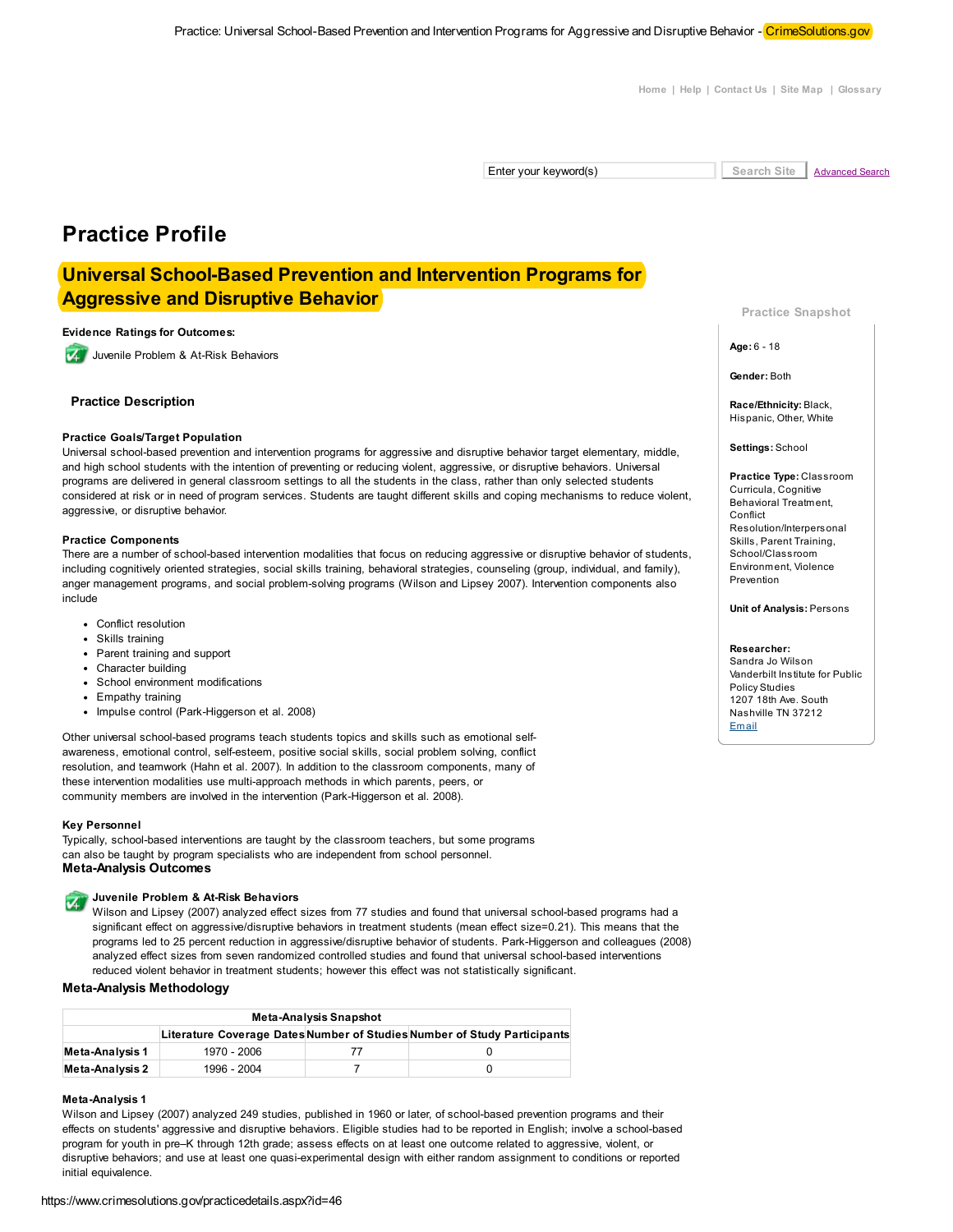Included studies came from journals (61 percent), dissertations or theses (30 percent), and other unpublished work (9 percent). Study participants were boys and girls predominantly ages 6–10 (43 percent), and ethnicities included white (33 percent), black (25 percent), Hispanic (8 percent), other (2 percent), and mixed (4 percent). No information on the number of students in the treatment and control groups was reported. While various intervention formats were analyzed separately, the focus of this review was on 77 studies that examined universal programs.

Authors reported the effect size as a standardized mean difference with 95 percent confidence intervals. The inverse variance weights were computed using the subject-level sample size for each effect. Only one effect size from each subject sample was used in the analysis. Authors used a random effects analysis.

#### **Meta-Analysis 2**

Park-Higgerson and colleagues (2008) analyzed 26 studies of school-based intervention programs on outcomes of aggressive and violent behaviors with students from grades 1–12. All of the studies used randomized controlled designs and were published between 1970 and 2004.

To be included, studies had to involve school-based programs designed to prevent aggression or violence in children and adolescents by providing education, improving social skills, or changing the environment; had to include students enrolled in grades 1–11; had to use a randomized assignment procedure for treatment and control groups; and had to examine aggression or violent behavior measures that were reported with necessary statistical information to measure effect. No demographic information was provided for students in the analyzed studies. Authors analyzed studies on five program characteristics related to program success: 1) the application of theory, 2) universal or selective programming, 3) single- or multiple-approach intervention, 4) characteristics of target population, and 5) type of instructor. For this review, the focus was on the seven studies that examined universal programs.

The overall effect size was calculated for the full sample. Pooled results were expressed as standardized mean differences with 95 percent confidence intervals. The analysis makes no mention of weighting. **Cost**

There is no cost information available for this practice. **Evidence-Base (Meta-Analyses Reviewed)**

These sources were used in the development of the practice profile:

#### **Meta-Analysis 1**

Wilson, Sandra Jo, and Mark Lipsey. 2007. "School-Based Interventions for Aggressive and Disruptive Behavior: Update of a Meta-Analysis." *American Journal of Preventive Medicine* 33(2 Suppl):S130–43. http://www.ncbi.nlm.nih.gov/pmc/articles/PMC2246021/

#### **Meta-Analysis 2**

Park-Higgerson, Hyoun-Kyoung, Suzanne E. Perumean-Chaney, Alfred A. Bartolucci, Diane M. Grimley, and Karan P. Singh. 2008. "The Evaluation of School-Based Violence Prevention Programs: A Meta-Analysis." *Journal of School Health* 78(9): 465– 79.

#### **Additional References**

These sources were used in the development of the practice profile:

Hahn, Robert, Dawna Fuqua-Whitley, Holly Wethington, Jessica Lowy, Alex Crosby, Mindy Fullilove, Robert Johnson, Akiva Leiberman, Eve Moscicki, LeShawndra Price, Susan Snyder, Farris Tuma, Stella Cory, Glenda Stone, Kaushik Mukhopadhaya, Sajal Chattopadhyay, and Linda Dahlberg. 2007. "Effectiveness of Universal School-Based Programs to Prevent Violent and Aggressive Behavior: A Systematic Review." *American Journal of Preventative Medicine* 33(2S):S114–29. (This study was reviewed but did not meet CrimeSolutions criteria for inclusion in the overall practice rating.) http://www.cdc.gov/mmwr/preview/mmwrhtml/rr5607a1.htm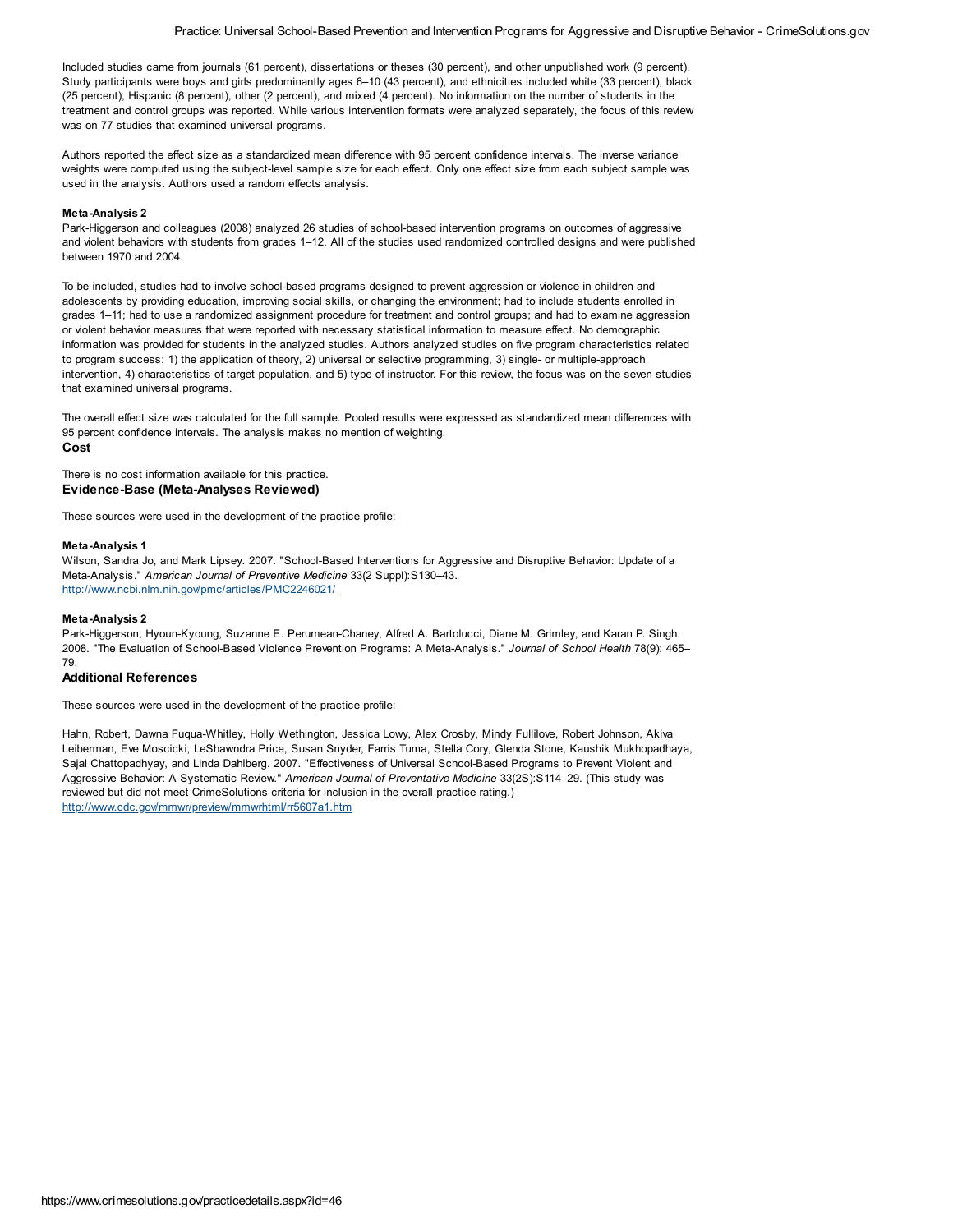Enter your keyword(s)

Search Site **Advanced Search** 

# **All Programs & Practices**

A Program is a specific set of activities carried out according to guidelines to achieve a defined purpose. Program profiles on CrimeSolutions.gov tell us whether a specific program was found to achieve its goals when it was carefully evaluated. The results apply to the exact set of activities and procedures used for that one program as it was implemented at the time of evaluation. Thus, the program profile tells us that a program is likely to produce the observed result if implemented in exactly the same way. A hypothetical question that might be answered by a program profile is: Did the ABC Mentoring Program in Anytown, USA achieve its goals?

A Practice is a general category of programs, strategies, or procedures that share similar characteristics with regard to the issues they address and how they address them. Practice profiles tell us about the average results from multiple evaluations of similar programs, strategies, or procedures. The programs, strategies, or procedures within a practice are similar because they share certain defining characteristics that are described for each practice profile on CrimeSolutions.gov. Thus, practice profiles tell us the average result across multiple evaluations. A hypothetical question that might be answered by a practice profile is: Does mentoring usually achieve its goals?

- View Programs
- View Practices

### **Programs** (Filter Results)

| <b>View</b><br>All Programs (542) | View       | <b>View</b><br>Effective (96)   Promising (321)   No Effects (125) | Ø View | <b>Filter Results</b>          |  |
|-----------------------------------|------------|--------------------------------------------------------------------|--------|--------------------------------|--|
|                                   |            | <b>By Evidence Rating:</b>                                         |        | <b>Extent of Evidence:</b>     |  |
|                                   |            | Select options                                                     |        | Select options                 |  |
|                                   | By Topic:  |                                                                    |        | By Program Type:               |  |
|                                   |            | Select options                                                     |        | Select options                 |  |
|                                   |            | By Setting (Delivery):                                             |        | By Geography:                  |  |
|                                   |            | Select options                                                     |        | Select options                 |  |
|                                   | By Age:    |                                                                    |        | By Race/Ethnicity:             |  |
|                                   |            | Select options                                                     |        | Select options                 |  |
|                                   | By Gender: |                                                                    |        | <b>By Targeted Population:</b> |  |
|                                   |            | Select options                                                     |        | Select options                 |  |
|                                   |            |                                                                    | Clear  | Filter                         |  |

### **Practices** (Filter Results)

| View<br>View<br>All Practices (19)   Effective (8)   Promising (12)   No Effects (6)                     | <b>Filter Results</b><br><b>Ø</b> View<br>View                       |                                                                                                                                                                                                                                                                                                                                                                            |
|----------------------------------------------------------------------------------------------------------|----------------------------------------------------------------------|----------------------------------------------------------------------------------------------------------------------------------------------------------------------------------------------------------------------------------------------------------------------------------------------------------------------------------------------------------------------------|
| Showing 6 to 10 of 19 entries                                                                            |                                                                      | Records per Page: $5 \times$                                                                                                                                                                                                                                                                                                                                               |
| Title                                                                                                    | <b>Evidence Rating (by Outcomes)</b>                                 | Summary                                                                                                                                                                                                                                                                                                                                                                    |
| <b>Targeted School-Based</b><br>Social Information-<br>Processing Interventions for<br><b>Aggression</b> | <b>M</b> Juvenile Problem & At-Risk<br><b>Behaviors - Aggression</b> | This practice examines targeted prevention efforts for<br>particular students that attempt to improve one or<br>more aspects of the students' social information<br>processing, aiming to prevent and/or reduce<br>aggressive or violent behavior in school-aged<br>children. The practice is rated Effective for reducing<br>aggressive behavior in school-aged children. |